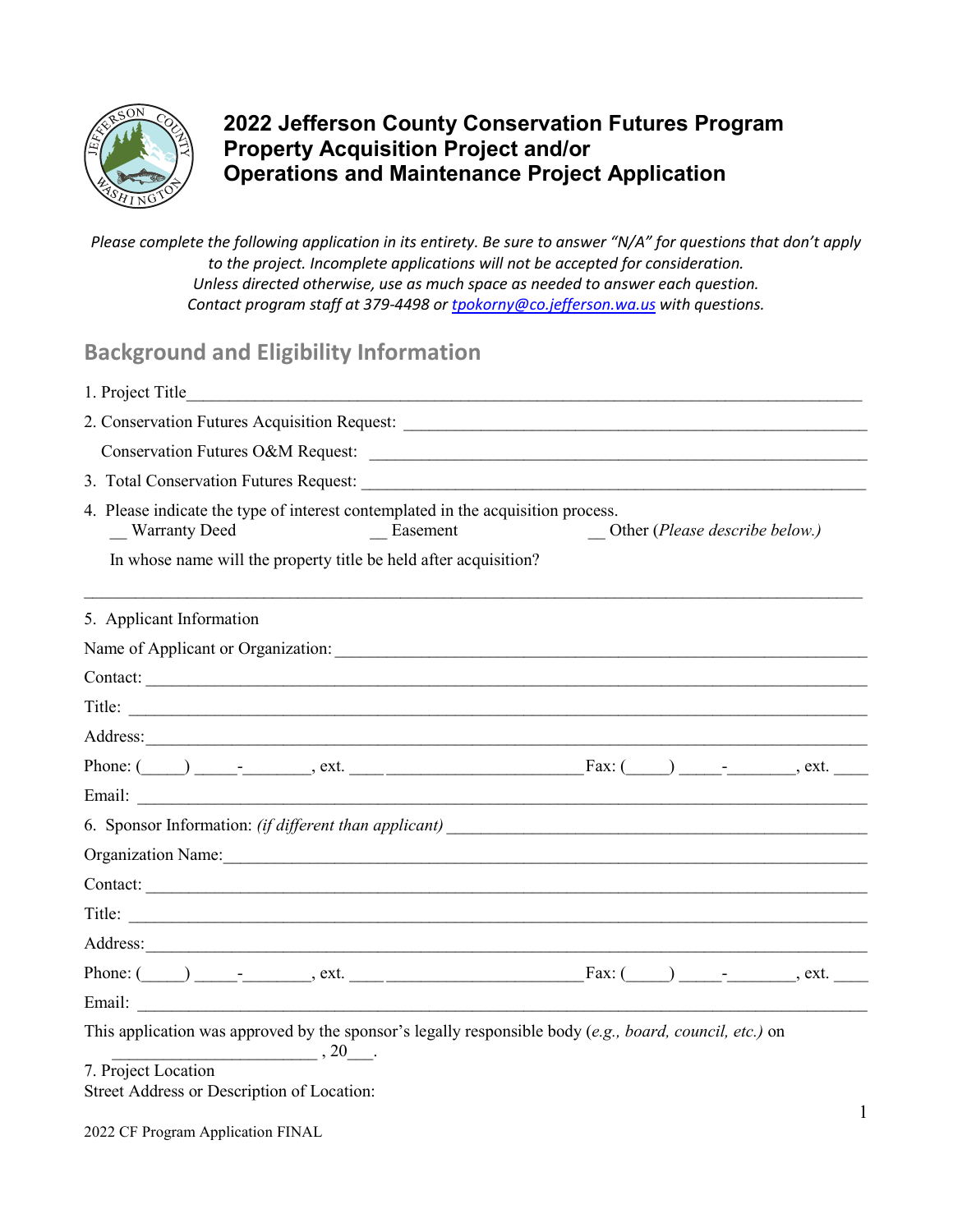Driving Directions from Port Townsend:

Section:

Township:

Range:

Assessor's Parcel Number(s):

Please differentiate current and proposed ownership of each APN and indicate if the parcel is to be acquired with CF funds or used as match.

Please list the assessed values for each property or APN, as applicable.

| 8. Existing Conditions                                |                                                               |  |
|-------------------------------------------------------|---------------------------------------------------------------|--|
|                                                       | Number of Parcels:                                            |  |
| Addition to Existing Site: Yes No                     | Acres to Be Acquired:                                         |  |
| Total Project Acreage (if different):                 | Current Zoning:                                               |  |
|                                                       |                                                               |  |
|                                                       | Any current covenants, easements or restrictions on land use: |  |
|                                                       |                                                               |  |
|                                                       |                                                               |  |
|                                                       |                                                               |  |
|                                                       |                                                               |  |
|                                                       | Owner Tidelands/Shorelands:                                   |  |
| 9. Current Property Owner is is not a willing seller. |                                                               |  |

# **Project Description**

10. In 1,000 words or less, provide a summary description of the project, the match, overarching goal, and three top objectives. Include information about the physical characteristics of the site that is proposed for acquisition with Conservation Futures Program funds including: vegetation, topography, surrounding land use, and relationship to parks, trails, and open space. Describe the use planned for the site, any development plans after acquisition (including passive development), characteristics of the site which demonstrate that it is well-suited to the proposed use, and plans for any structures currently on the site. If applicable, describe how the site project relates to a larger conservation program (please identify), and whether the project has a plan, schedule and funding dedicated to its completion. Please also list any important milestones for the project or critical dates, e.g. grant deadlines. List the dates and explain their importance. Please attach a spreadsheet of the budget.

11. Estimate costs below, including the estimated or appraised value of the propert(ies) or property right(s) to be acquired, even if Conservation Futures funds will only cover a portion of the total project cost. In the case of projects involving multiple acquisitions, please break out appraisals and estimated acquisition costs by parcel. Estimated or Appraised Value of Propert(ies) to be Acquired: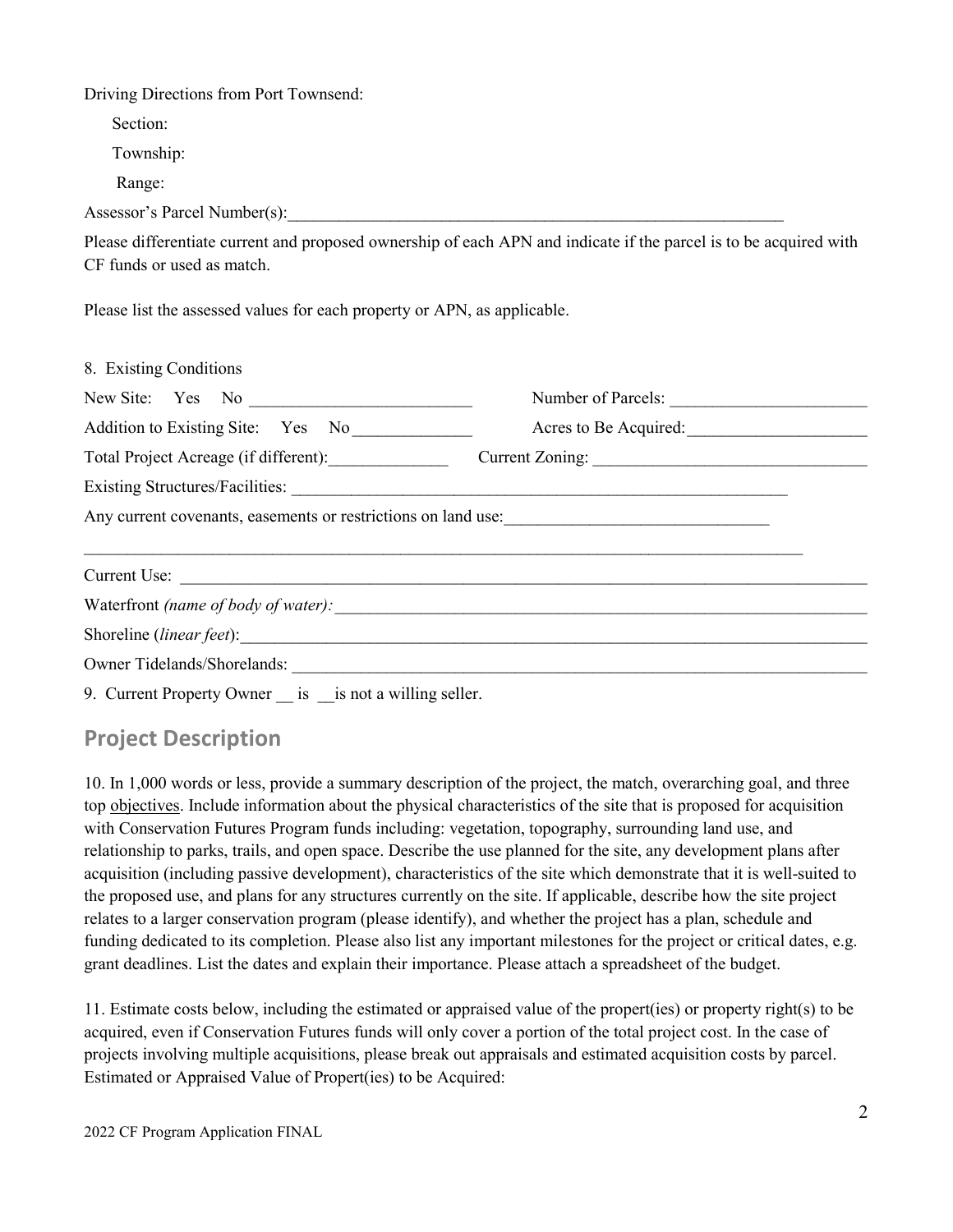Total Estimated Acquisition-related Cost (*see Conservation Futures Manual for eligible costs*):

Total Operation and Maintenance Cost:

Total Project Cost:

Basis for Estimates (include information about how the property value(s) was determined, anticipated acquisitionrelated costs, general description of operation and maintenance work to be performed, task list with itemized budget, and anticipated schedule for completion of work):

### **O & M only go to question #15:**

### **Scored Questions**

## **1**. **To what degree does the project leverage contributions for acquisition from groups, agencies or individuals?**

1 a. Sponsor or other organizations will will not contribute to acquisition of proposed site and/or operation and maintenance activities.

1 b. If applicable, please describe below how contributions from groups or agencies will reduce the need to use Conservation Futures program funds.

| 1 c. Matching Fund Estimate                 | Acquisition | O&M | $\frac{0}{0}$ |
|---------------------------------------------|-------------|-----|---------------|
| <b>Conservation Futures Funds Requested</b> |             |     | $\frac{0}{0}$ |
| Matching Funds/Resources*                   |             |     | $\%$          |
| <b>Total Project Acquisition Cost</b>       |             |     | 100%          |

*\* If a prior acquisition is being proposed as match, please describe and provide documentation of value, location, date of acquisition and other information that would directly link the match to the property being considered for acquisition.*

| 1 d. Source of matching<br>funds/resources | Amount of<br>contribution | Contribution<br>approved?    | If not,<br>when? | Contribution<br>available now? | If not,<br>when? |
|--------------------------------------------|---------------------------|------------------------------|------------------|--------------------------------|------------------|
|                                            |                           | No.<br>Yes                   |                  | Yes No                         |                  |
|                                            |                           | N <sub>0</sub><br><b>Yes</b> |                  | Yes No                         |                  |
|                                            |                           | N <sub>0</sub><br><b>Yes</b> |                  | Yes No                         |                  |
|                                            |                           | Yes No                       |                  | Yes.<br>N <sub>0</sub>         |                  |

*NOTE: Matching funds are strongly recommended and a higher rating will be assigned to those projects that guarantee additional resources for acquisition. Donation of property or a property right will be considered as a matching resource. Donation of resources for on-going maintenance or stewardship ("in-kind" contributions) are not eligible as a match.*

### **2. To what degree does the project sponsor commit to provide long-term stewardship for the proposed project?**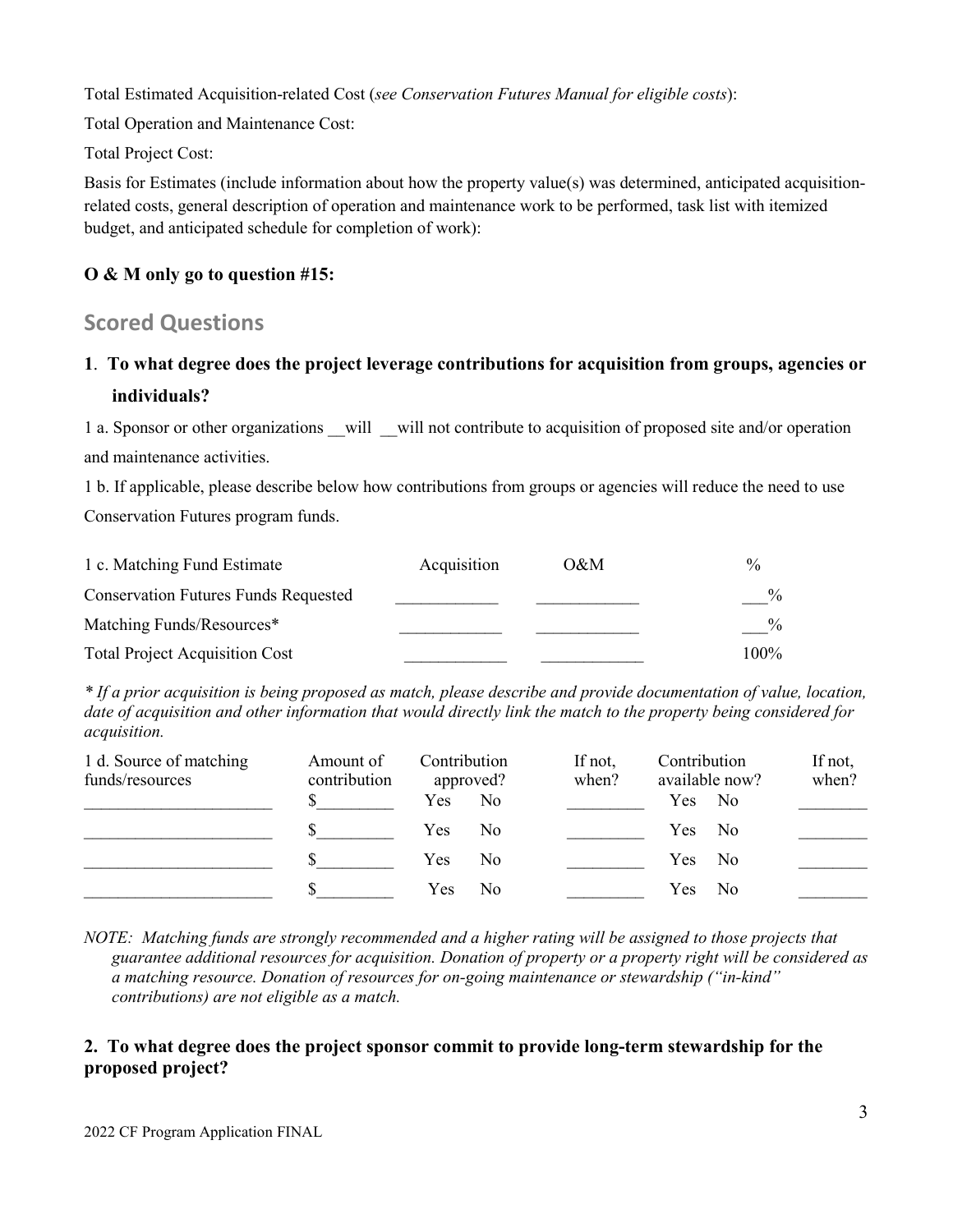2 a. Sponsoring agency is is not prepared to provide long-term stewardship (easement monitoring, maintenance, up-keep, etc.) for the proposed project.

2 b. Describe any existing programs or future plans for stewardship of the property, including the nature and extent of the commitment of resources to carry out the stewardship plan.

#### **3. To what degree has the project sponsor demonstrated effective long-term stewardship of a similar project?**

3 a. Describe the sponsoring agency's previous or on-going stewardship experience.

3 b. Has the project sponsor and/or applicant been involved in other projects previously approved for Conservation Futures funding?

\_\_\_\_\_No, neither the sponsor nor applicant has been involved in a project previously approved for Conservation Futures funds.

Yes, the sponsor and/or applicant for this project has been involved in a project previously approved for Conservation Futures funds. Please provide details:

#### **4. To what degree is the acquisition feasible?**

4 a. Property can cannot feasibly be acquired in a timely fashion with available resources.

4 b. Necessary commitments and agreements are are not in place.

4 c. All parties are are not in agreement on the cost of acquisition.

*If "not" to any of the above, please explain below.*

#### **5. To what degree is the project part of an adopted open space, conservation, or resource preservation program or plan, or identified in a community conservation effort?**

The proposed acquisition is specifically identified in an adopted open space, conservation, or resource preservation program or plan, or community conservation effort. *Please describe below, including this project's importance to the plan. Please also reference the website of the plan if available or include the plan with this application.* 

\_\_complements an adopted open space or conservation plan, but is not specifically identified. *Please describe below, and describe how the proposed acquisition is consistent with the plan.*

\_\_is a stand-alone project.

#### **6. To what degree does the project conserve opportunities which are otherwise lost or threatened?**

- 6 a. The proposed acquisition site \_\_does \_\_does not provide a conservation or preservation opportunity which would otherwise be lost or threatened.
- 6 b. If applicable, please carefully describe the nature and immediacy of the opportunity or threat, and any unique qualities about the site*.*

#### **7. Are the conservation values of the project commensurate with or greater than the amount of CF funds requested?**

7 a. Summarize the project's conservation values and how the CF funds requested support these values.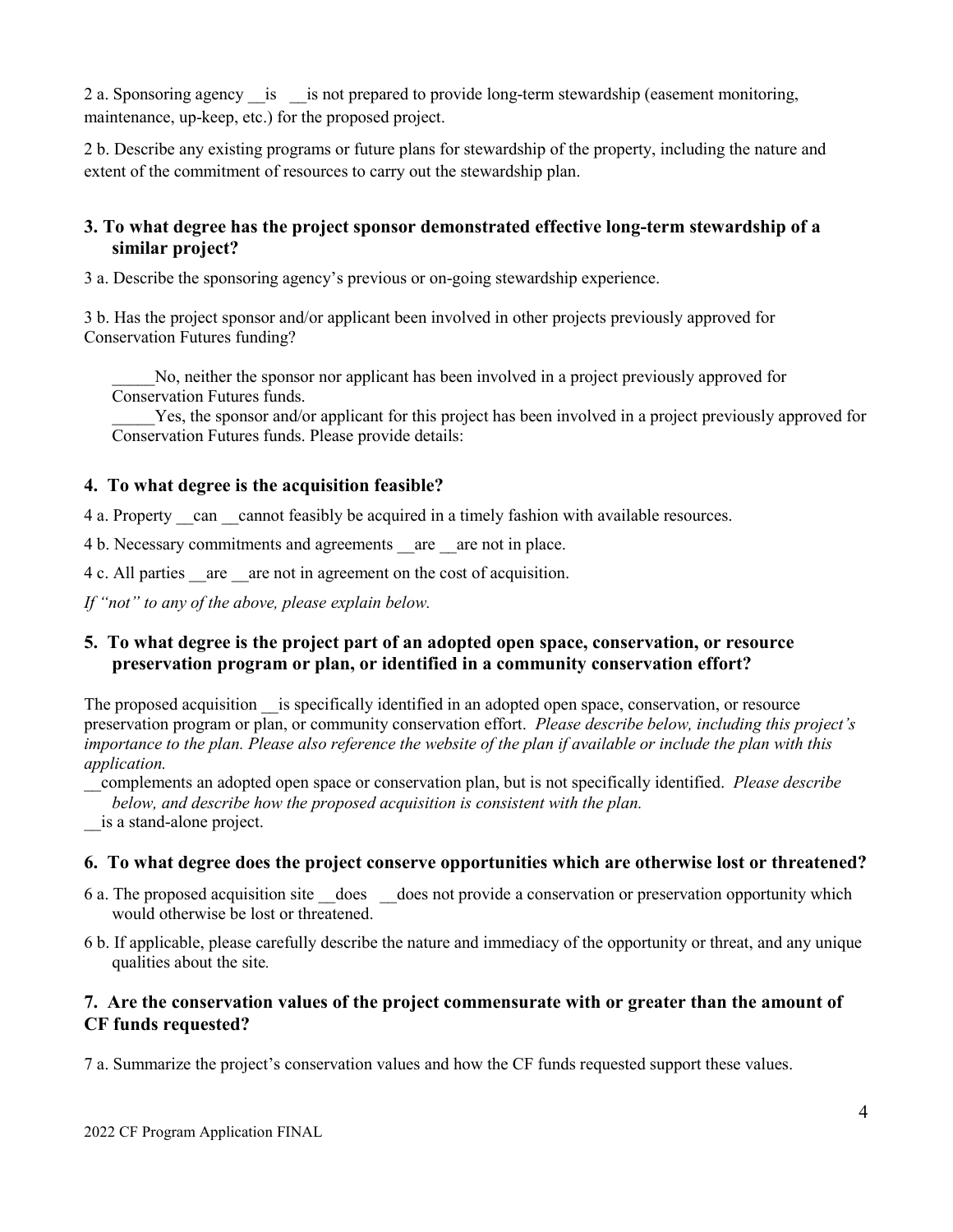#### **8. To what degree does the project preserve habitat for flora and fauna other than habitat for anadromous fish species?**

8 a.\_\_\_\_ provides habitat for State of Washington Priority Habitat specific to the project and/or State or Federal (NOAA and USFWS) Candidate, Endangered, Threatened or Sensitive species (provide list and references).

8 b.\_\_\_\_ provides habitat for a variety of native flora or fauna species.

8 c. contributes to an existing or future wildlife corridor or migration route.

*If affirmative in any of the above, please describe and list the Priority Habitat(s) and Threatened, Endangered, or Sensitive species below, and cite or provide documentation of species' use.[1](#page-4-0)*

8 d. Does the current owner participate in conservation programs that enhance wildlife habitat? If so, please provide details.

#### **9. To what degree does the project protect habitat for anadromous fish species?**

9 a. Describe to what degree the project protects habitat for anadromous fish species (for example: marine shorelines, stream or river corridors including meander zones, and riparian buffers). Please provide documentation and maps that demonstrate the location, quality and extent of the existing buffer and adjoining habitat.

#### **10. To what degree does the project preserve farmland for agricultural use OR forestland for silvicultural use?**

10 a. Describe the extent and nature of current and planned agricultural or silviculture use of the proposed acquisition, including any anticipated changes to that use once the property, or property right, is acquired with Conservation Futures funds.

10 b. Describe the current owner's record of implementing management practices that preserves and/or enhances soil, water quality, watershed function and wildlife habitat on the farm.

10 c. Describe how the acquisition or proposed easement will likely preserve and/or enhance soil, water quality, watershed function and wildlife habitat.

10 d. Does this project preserve a mix of quality farmland and forestland?

#### **11. Climate change:**

11 a. To what degree does this project increase resiliency to and/or mitigate climate change?

#### **12. What area does the project serve?**

12 a. Describe how the proposed acquisition benefits primarily a \_\_local area \_\_\_broad county area including the area served, the nature of the benefit, the jurisdictions involved, and the populations served*.*

12 b*.* Is the project located in an area that is under-represented by CF funded Projects? *Areas that Conservation Futures has not been able to support to date include Marrowstone Island, Toandos Peninsula, Dosewallips Valley, Bolton Peninsula, and the West End.*

<span id="page-4-0"></span><sup>&</sup>lt;sup>1</sup> See, for example, [http://www.dnr.wa.gov/researchscience/topics/naturalheritage/pages/amp\\_nh.aspx](http://www.dnr.wa.gov/researchscience/topics/naturalheritage/pages/amp_nh.aspx) [http://www.wdfw.wa.gov/conservation/phs/list/](https://owa.co.jefferson.wa.us/exchweb/bin/redir.asp?URL=http://www.wdfw.wa.gov/conservation/phs/list/)

[http://www1.dnr.wa.gov/nhp/refdesk/plants.html](https://owa.co.jefferson.wa.us/exchweb/bin/redir.asp?URL=http://www1.dnr.wa.gov/nhp/refdesk/plants.html)

[http://www1.dnr.wa.gov/nhp/refdesk/pubs/wa\\_ecological\\_systems.pdf](http://www1.dnr.wa.gov/nhp/refdesk/pubs/wa_ecological_systems.pdf)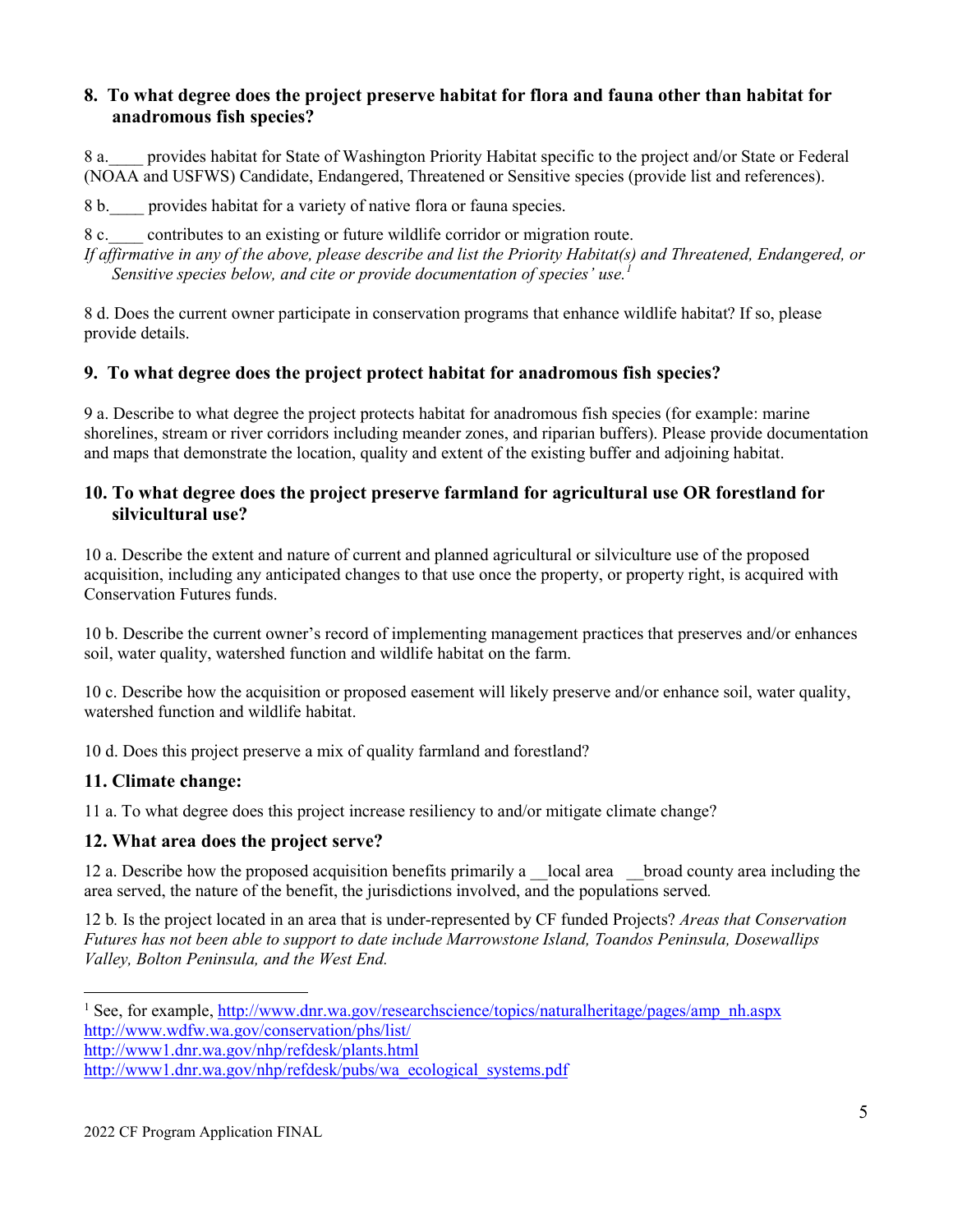#### **13. To what degree will the acquisition provide educational opportunities, interpretive opportunities, and/or serve as a general community resource?**

13 a. Describe the educational or interpretive opportunities that exist for providing public access, educational or interpretive displays (signage, kiosks, etc.) on the proposed site, including any plans to provide those improvements and any plans for public accessibility.[2](#page-5-0)

#### **14. To what degree does the project preserve historic or culturally significant resources[3](#page-5-1)?**

1[4](#page-5-2) a. The proposed acquisition includes historic or culturally significant resources<sup>4</sup> and

- \_\_ is registered with the National Register of Historic Places, or an equivalent program.
- \_\_ is recognized locally has having historic or cultural resources.
- is adjacent to and provides a buffer for a historic or cultural site.
- none of the above.

*If affirmative in any of the above, please describe below, and cite or provide documentation of the historical cultural resources.*

# **O & M Stand Alone Projects**

#### **15. Applications for Operation and Maintenance funding only to be scored on a scale of 1-100 based on information provided. Consider the CF Manual and the topics below, for example:**

15 a. Please describe in detail, the reason O & M funds are needed, proposed O & M activities, and how they protect resources cited in the original acquisition project. Attach additional information such as up-to-date stewardship plan, maps, field reports, work plan, budget, timeline, etc., to support the application, if appropriate. O & M projects must address a compelling, immediate need. Specifically include whether the project has an upto-date stewardship plan. If there is such a plan, is it being implemented and is the proposed  $O & M$  work specifically included in the plan? Also, describe any unforeseen or urgent threats to the resource conservation values of the site and whether the proposed  $\overline{O} \& M$  activities will mitigate those threats and/or prevent potential future threats.

## **Verification**

#### **16. Sponsor commitments:**

16 a. Sponsors of projects that are approved for funding by the Board of County Commissioners are required to submit a brief progress report by October 30 every year for three years after the award is approved, or three years after the acquisition funds are disbursed to the applicant, whichever is later. The progress report must address any changes in the project focus or purpose, progress in obtaining matching funding, and stewardship and maintenance. Sponsors receiving  $O & M$  funds will also submit an annual report for each year that  $O & M$  funds are expended. The Committee will use the information to develop a project "report card" that will be submitted annually to the Board of County Commissioners.

<span id="page-5-0"></span> $2$  The words "education" and "interpretation" are interpreted broadly by the CF Committee.

<span id="page-5-2"></span><span id="page-5-1"></span>**<sup>3</sup>** Cultural resources means archeological and historic sites and artifacts, and traditional religious ceremonial and social uses and activities of affected Indian Tribes and mandatory protections of resources under chapters 27.44 and 27.53 RCW.